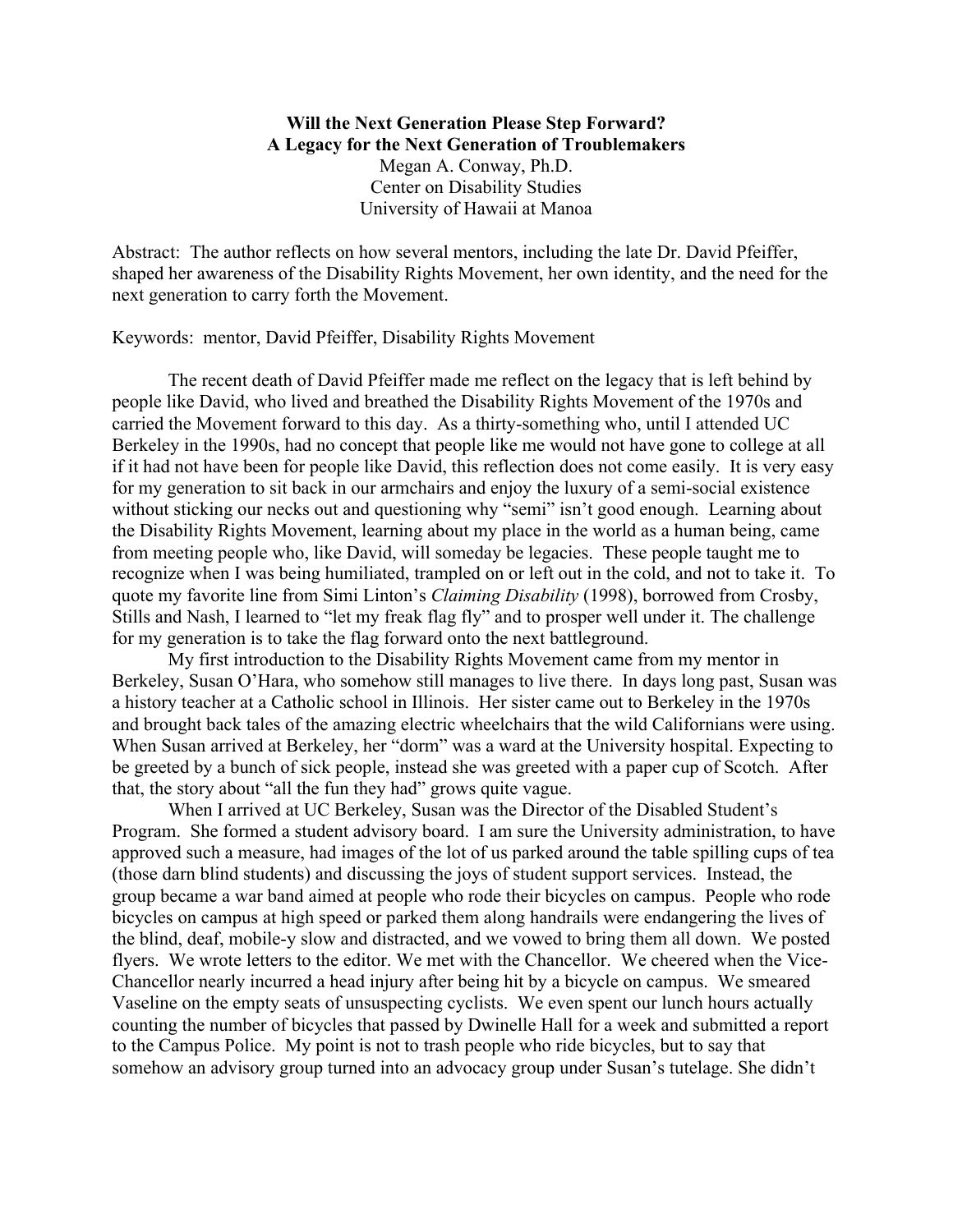just nod her head and say, "Are you being served?" She told us her stories. She encouraged us to address things that we saw as wrong. And we thrived under her example.

Susan also introduced me to the *Disability Rag*. The first issue that I read had an article by Rob Kocur called, "The Thorn In Our Side" (December, 1995), in which the author takes the perspective of a Red Neck who offers, among other priceless observations, a "final solution" for getting rid of that "mutant army of welfare riffraff". Among Kocur's suggestions are to send everyone with a disability to Montana, where they could "breed to their heart's content with each other" and allow paying visitors to "intermingle with these special people." I still can't read through the article without laughing until I cry. But what I recognized when I first read it was that there are people who really do think like that. Many people regard people with disabilities as troublemakers who want more than they deserve and who are best kept with their own kind. Realizing that made me understand how far people with disabilities have come, and what a long, long way we have to go.

I had another mentor at Berkeley named Sandy Muir. Sandy is very nice, despite being a Republican. Sandy taught Political Science and he also taught me that I should expect normal things from myself despite the fact that I am normally-challenged. I remember when I went to Sandy to ask his advice about which major I should choose for my undergraduate degree. "I am not sure if I want to be an elementary school teacher, a lawyer, a journalist, an English Professor, or a genetic counselor," I moaned. "Well," said Sandy, "I think two of the best majors that will prepare you for Law School or just about anything are History and English. You would like the History program here because all of the students are required to write an undergraduate Thesis and none of the other majors require that." Besides the fact that I have Sandy to thank for helping me to choose English as my major, he also constantly steered me towards thinking of personal success as an option defined both me and by my possibilities. He said that I could be a "big fish in a small pond" or a "small fish in a big pond" but that my choices were mine to make.

My choice brought me to Hawaii and to another mentor in David Pfeiffer. When I took a job with the Center on Disability Studies (CDS) I heard stories about David. They were very conflicting. He was the mythic editor of the *Disability Studies Quarterly*. He was a sweet old guy who was nice to everybody. He was the blaster of often enraged and caustic emails sent to the CDS list-serve in reaction to things like the description of anyone with a disability as "inspirational". I often found myself turning to David when I needed a reality check or advice about negotiating life among the Normals. Because we shared the experience of having a disability, somehow my concerns, large or small, were safe with David. I worked with him on his plans to start a new journal and to bring a disability pride library to the University of Hawaii. I was looking forward to learning so much under his tutelage.

About a year ago, David and Steve Brown and Lillian Gonzales Brown had lunch at my apartment. Lillian was quite upset over an incident at a recent Disability and Diversity Studies Institute where she had made a soapbox speech about people without disabilities using the accessible bathroom stall. It turns out the person who had incited her speech told Lillian after the fact that she had a bad back. Lillian said that a number of people had told her the speech was "out of line" and "lacked Aloha" and Lillian was tending towards believing them. David listened very carefully and very quietly and then suddenly he roared, with the hint of Texas in his voice that still lingered, "BULL-SHIT." Those words still ring in my ear every time I find myself starting to believe that somehow my expectations of fairness and equality are wrong.